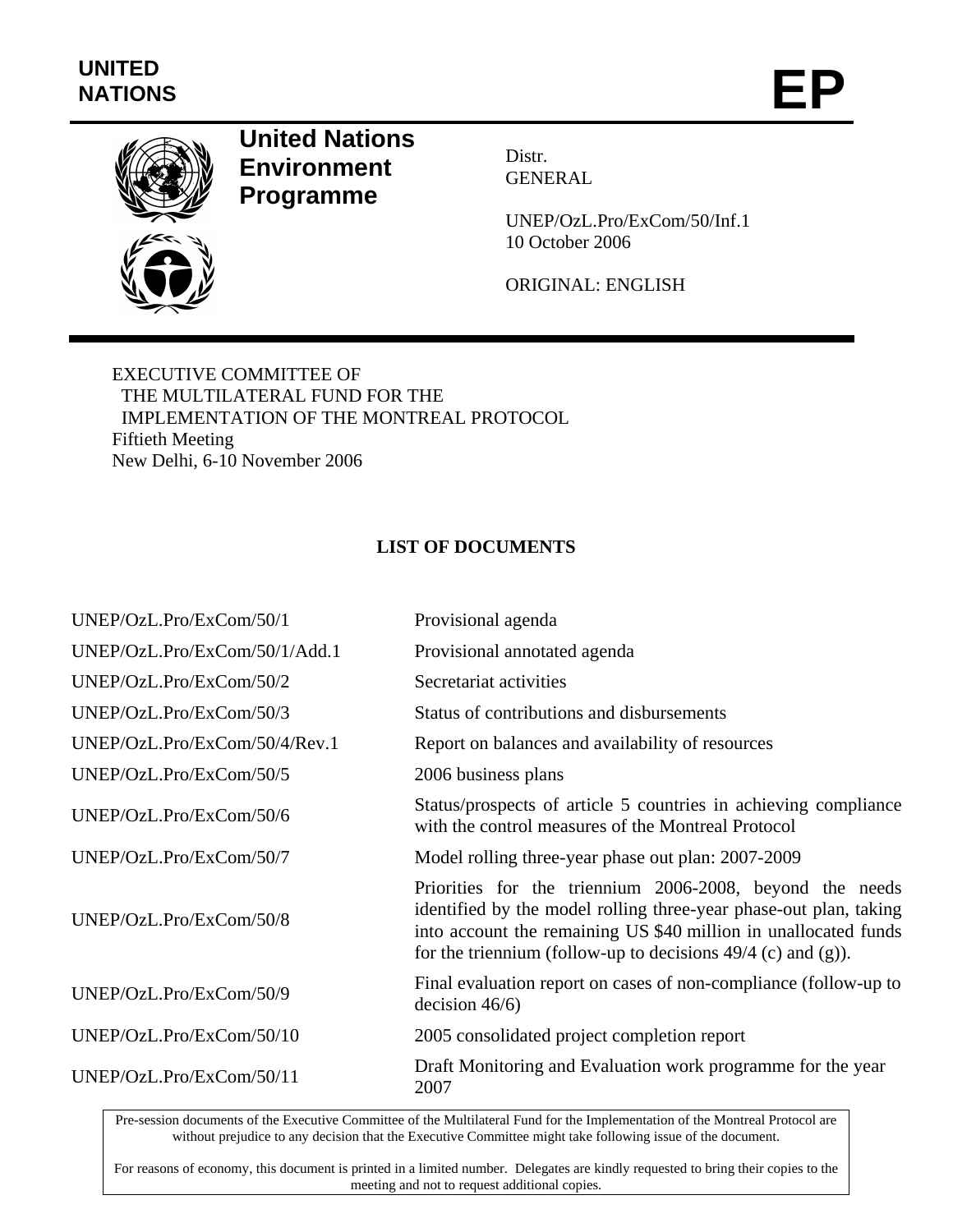UNEP/OzL.Pro/ExCom/50/16 Bilateral cooperation UNEP/OzL.Pro/ExCom/50/22 Project proposal: Albania UNEP/OzL.Pro/ExCom/50/23 Project proposal: Argentina UNEP/OzL.Pro/ExCom/50/24 Project proposal: Bahrain UNEP/OzL.Pro/ExCom/50/25 Project proposal: Brazil UNEP/OzL.Pro/ExCom/50/27 Project proposal: Cameroon UNEP/OzL.Pro/ExCom/50/28 Project proposals: China UNEP/OzL.Pro/ExCom/50/29 Project proposals: Egypt UNEP/OzL.Pro/ExCom/50/30 Project proposal: Georgia UNEP/OzL.Pro/ExCom/50/31 Project proposal: Ghana UNEP/OzL.Pro/ExCom/50/32 Project proposal: Honduras UNEP/OzL.Pro/ExCom/50/33 Project proposal: India UNEP/OzL.Pro/ExCom/50/34 Project proposal: Indonesia UNEP/OzL.Pro/ExCom/50/36 Project proposals: Kenya UNEP/OzL.Pro/ExCom/50/39 Project proposal: Lesotho UNEP/OzL.Pro/ExCom/50/41 Project proposal: Mauritius

UNEP/OzL.Pro/ExCom/50/12 Project implementation delays UNEP/OzL.Pro/ExCom/50/13 Annual tranche submission delays UNEP/OzL.Pro/ExCom/50/14 Report on implementation of approved projects with specific reporting requirements UNEP/OzL.Pro/ExCom/50/15 Overview of issues identified during project review UNEP/OzL.Pro/ExCom/50/17 Amendments to work programme for 2006 of UNDP UNEP/OzL.Pro/ExCom/50/18 Amendments to work programme for 2006 of UNEP UNEP/OzL.Pro/ExCom/50/19 Amendments to work programme for 2006 of UNIDO UNEP/OzL.Pro/ExCom/50/20 Compliance Assistance Programme (CAP) budget and work programme for UNEP for the year 2007 UNEP/OzL.Pro/ExCom/50/21 2007 core unit costs for UNDP, UNIDO and the World Bank and follow-up to decision 49/7 (c) UNEP/OzL.Pro/ExCom/50/26 Project proposal: Burkina Faso UNEP/OzL.Pro/ExCom/50/35 Project proposal: Islamic Republic of Iran UNEP/OzL.Pro/ExCom/50/37 Project proposal: Kyrgyzstan UNEP/OzL.Pro/ExCom/50/38 Project proposal: Libyan Arab Jamahiriya UNEP/OzL.Pro/ExCom/50/40 Project proposal: Macedonia UNEP/OzL.Pro/ExCom/50/42 Project proposal: Mexico